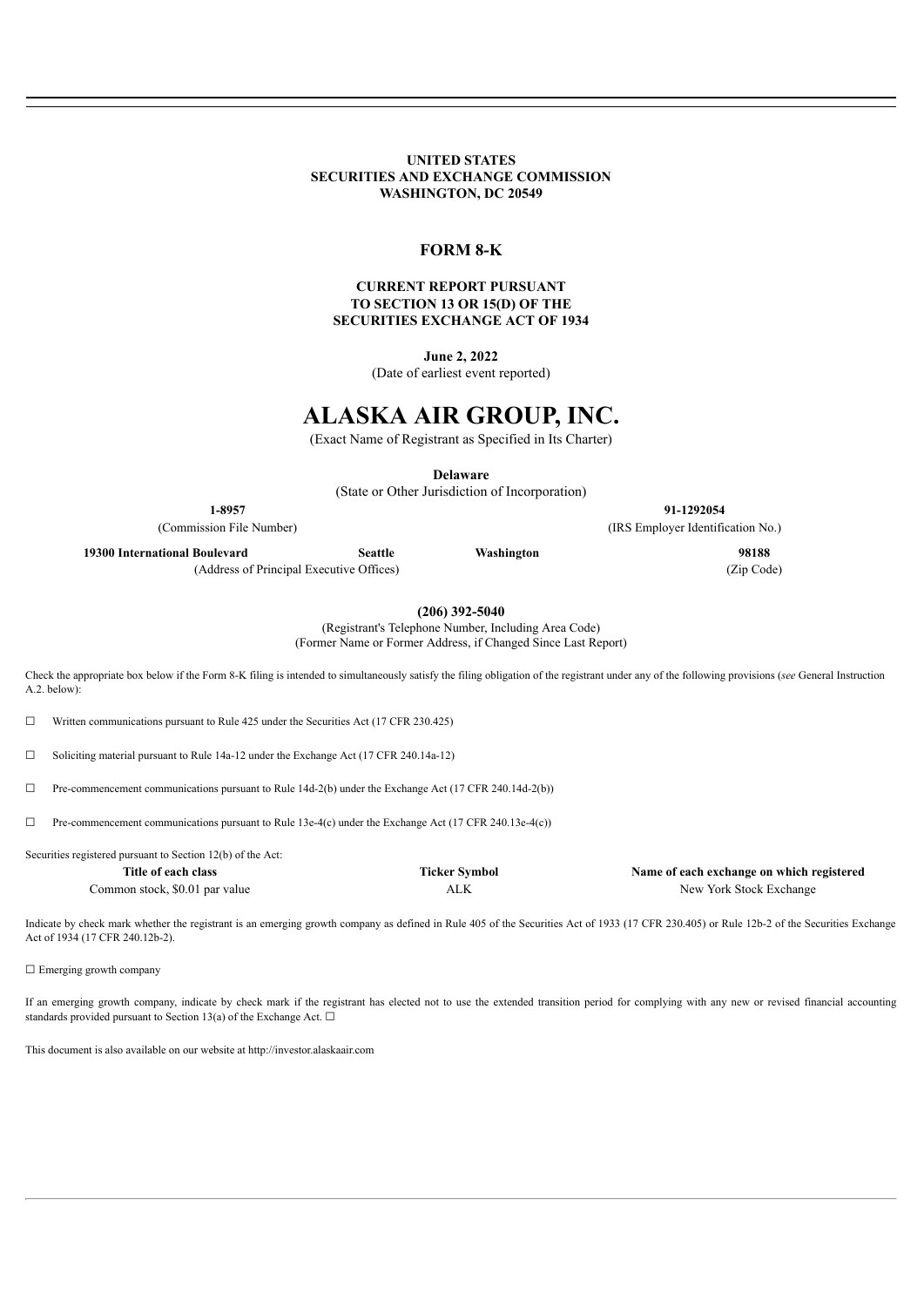#### **ITEM 7.01. Regulation FD Disclosure**

Pursuant to 17 CFR Part 243 (Regulation FD), the Company is submitting information relating to its financial and operational outlook in an Investor Update. The Investor Update is furnished herein as Exhibit 99.1.

In accordance with General Instruction B.2 of Form 8-K, the information under this item shall not be deemed filed for purposes of Section 18 of the Securities Exchange Act of 1934, as amended (the Exchange Act), nor shall such information be deemed incorporated by reference in any filing under the Securities Act of 1933, as amended, except as shall be expressly set forth by specific reference in such a filing. This report will not be deemed an admission as to the materiality of any information required to be disclosed solely to satisfy the requirements of Regulation FD.

#### **ITEM 9.01. Financial Statements and Other Exhibits**

| Exhibit 99.1 | Investor Update dated June 2, 2022                                          |
|--------------|-----------------------------------------------------------------------------|
| 104          | Cover Page Interactive Data File - embedded within the Inline XBRL Document |

#### **Signatures**

Pursuant to the requirements of the Securities Exchange Act of 1934, the registrant has duly caused this report to be signed on its behalf by the undersigned thereunto duly authorized.

ALASKA AIR GROUP, INC. Registrant

Date: June 2, 2022

/s/ EMILY HALVERSON Emily Halverson Vice President Finance and Controller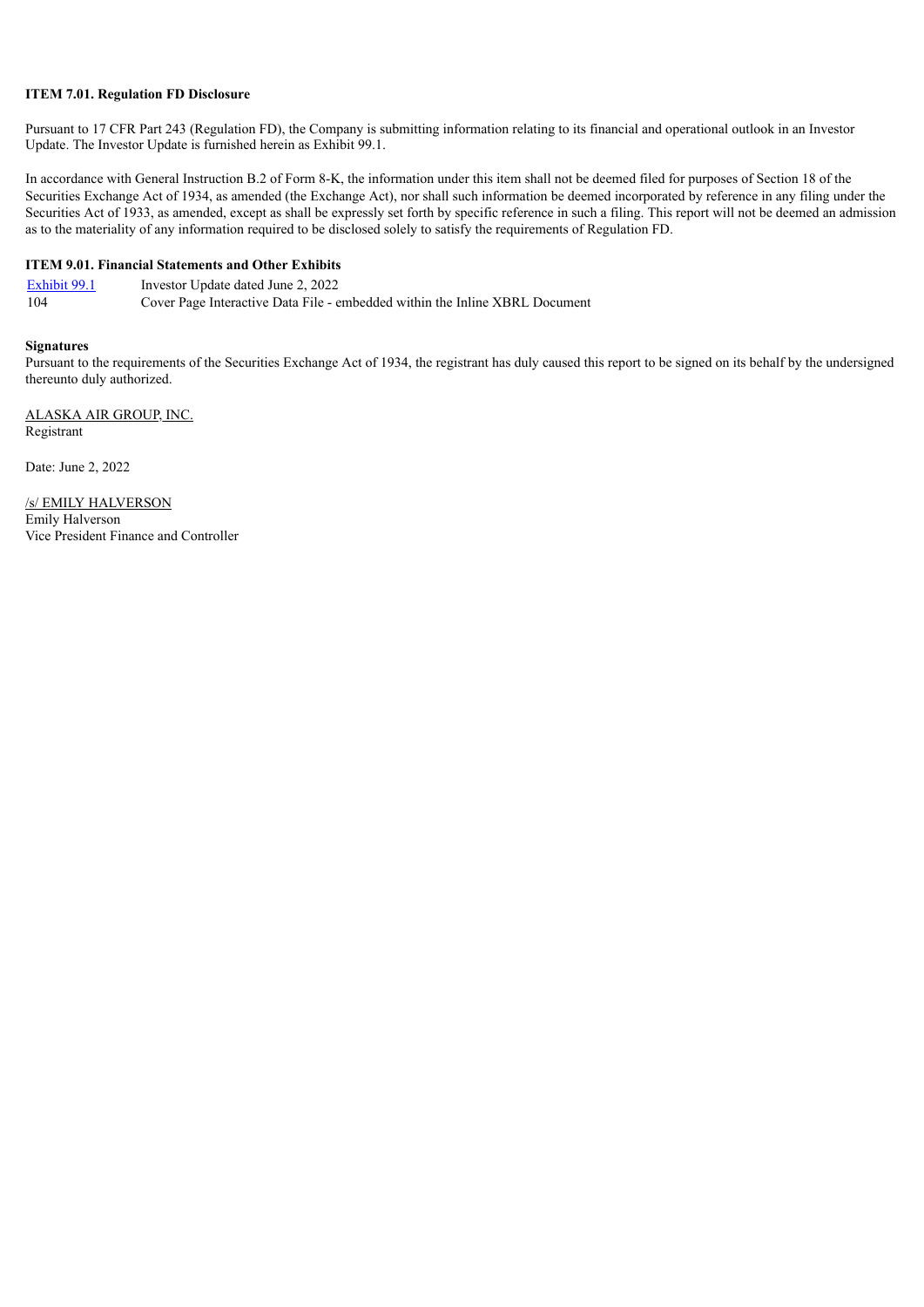# <span id="page-2-0"></span>**Alaska Air Group**

## **Investor Update - June 2, 2022**

References in this update to "Air Group," "Company," "we," "us," and "our" refer to Alaska Air Group, Inc. and its subsidiaries, unless otherwise specified.

This update includes expected operational and financial information, including operating cost per available seat mile, excluding fuel and other items (CASMex). Our disclosure of CASMex, provides us (and may provide investors) with the ability to measure and monitor our performance without these items. The most directly comparable GAAP measure is total operating expenses per available seat mile. Please see the cautionary statement under "Forward-Looking Information."

We are providing information about estimated fuel prices. Management believes it is useful to compare results between periods on an "economic basis." Economic fuel expense is defined as the raw or "into-plane" fuel cost less any cash we receive from hedge counterparties for hedges that settle during the period, offset by the recognition of premiums originally paid for those hedges that settle during the period. Economic fuel expense more closely approximates the net cash outflow associated with purchasing fuel for our operation.

#### Forward-Looking Information

This update contains forward-looking statements subject to the safe harbor protection provided by Section 27A of the Securities Act of 1933, as amended, Section 21E of the Securities Exchange Act of 1934, as amended, and the Private Securities Litigation Reform Act of 1995. These statements relate to future events and involve known and unknown risks and uncertainties that may cause actual outcomes to be materially different from those indicated by any forward-looking statements. For a comprehensive discussion of potential risk factors, see Item 1A of the Company's Annual Report on Form 10-K for the year ended December 31, 2021. Some of these risks include the risks associated with contagious illnesses and contagion, such as COVID-19, general economic conditions, increases in operating costs including fuel, competition, labor costs and relations, our indebtedness, inability to meet cost reduction goals, seasonal fluctuations in our financial results, an aircraft accident, and changes in laws and regulations. All of the forward-looking statements are qualified in their entirety by reference to the risk factors discussed therein. We operate in a continually changing business environment, and new risk factors emerge from time to time. Management cannot predict such new risk factors, nor can it assess the impact, if any, of such new risk factors on our business or events described in any forward-looking statements. We expressly disclaim any obligation to publicly update or revise any forward-looking statements after the date of this report to conform them to actual results. Over time, our actual results, performance or achievements will likely differ from the anticipated results, performance, or achievements that are expressed or implied by our forward-looking statements, and such differences might be significant and materially adverse.